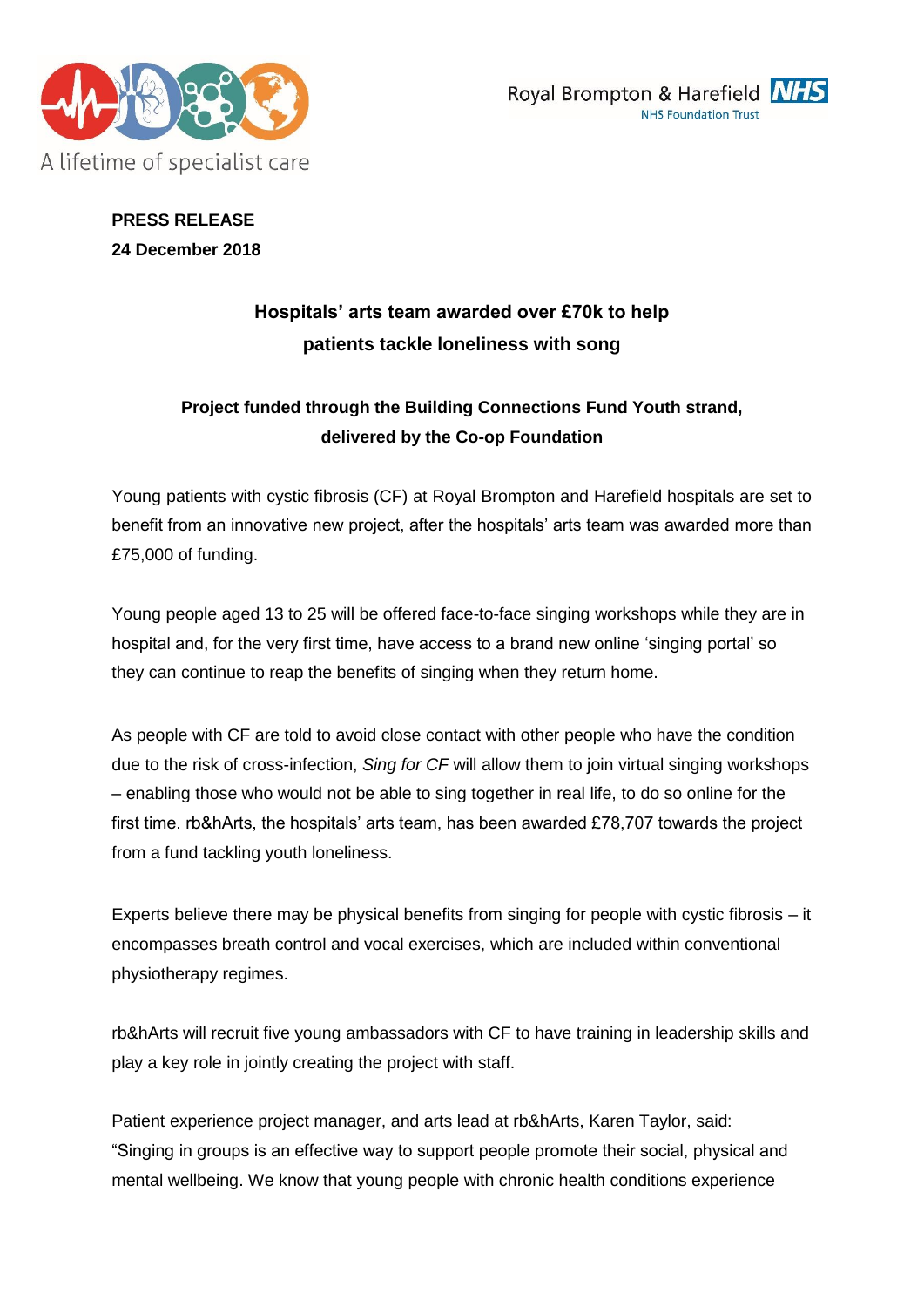frequent and long hospital admissions. Isolated from friends, family and their community, they are more likely to experience periods of loneliness.

"Having young people leading the project will also help us develop more effective youth-centred creative services: they will also create and run a conference, ensuring the findings from *Sing for CF* are widely shared with others seeking innovative approaches to reducing loneliness in young people".

Funding has been awarded from the £2m Youth strand of the Building Connections Fund, a partnership between government and the Co-op Foundation.

It is part of the wider £11.5m Building Connections Fund that will support more than 120 organisations to increase social connections and create a sense of community and belonging.

The remaining £9.5 million of the Building Connections Fund is being delivered by the Big Lottery Fund.

Minister for Loneliness, Mims Davies, said: "There is no one cause of loneliness and therefore no one solution. That is why we are working alongside a broad range of businesses, voluntary organisations and local councils to ensure that those who feel alone are best supported.

"From new digital communities, to sports classes that bring people together, this fund will go a long way to achieving that goal. I am committed to encouraging open conversations around this sensitive topic to reduce the stigma and create an environment where everyone is better connected."

Co-op Foundation is the Co-op's charity. Its Belong network of partners connects and empowers young people to tackle loneliness. It also works to strengthen local youth services and combat the stigma of loneliness.

Jamie Ward-Smith, Chair of the Co-op Foundation, said: "By partnering with government on the youth strand of the Building Connections Fund, Co-op Foundation is supporting groups of young people most affected by loneliness to strengthen their connections and sense of belonging, and build their confidence and skills.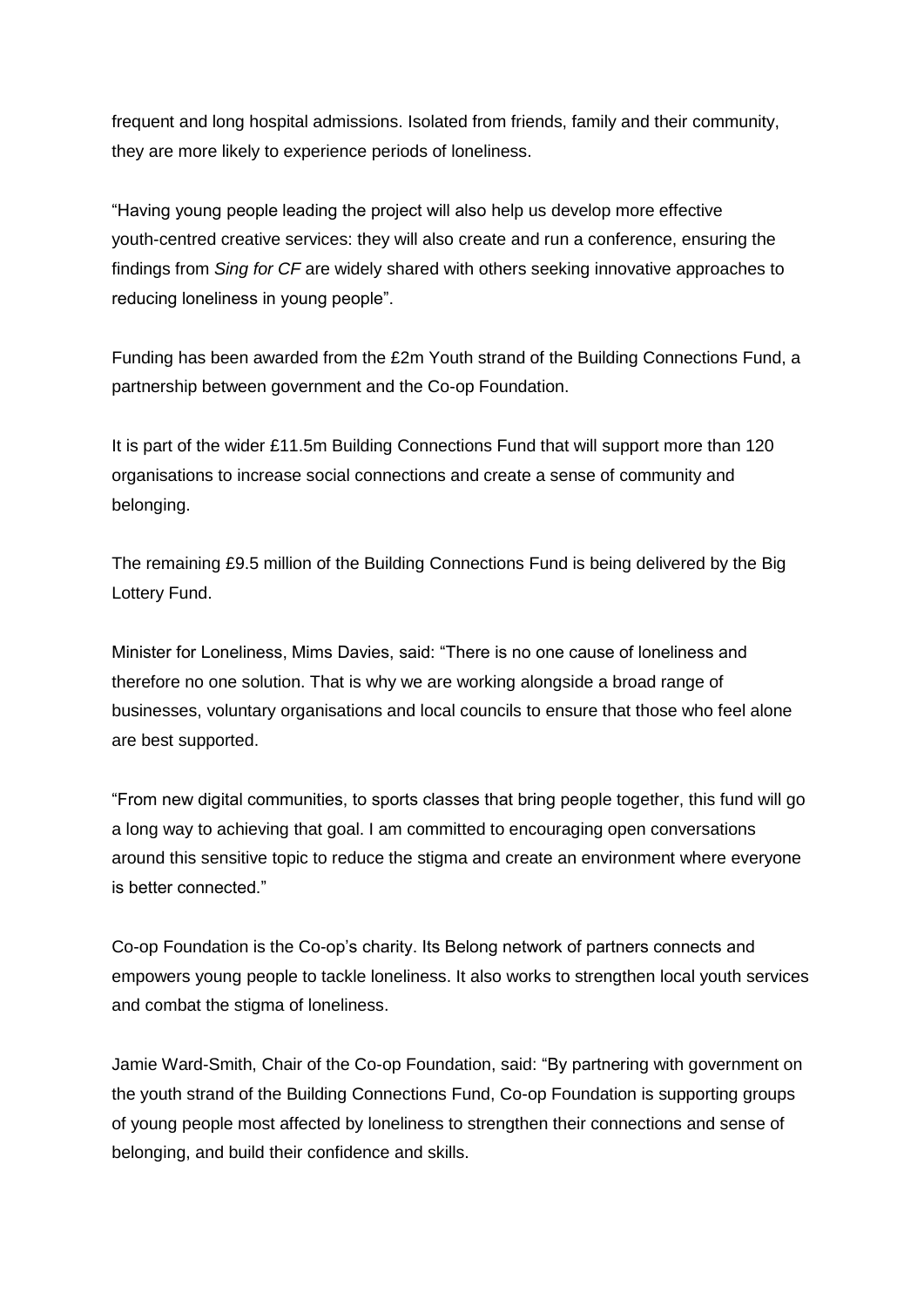"We look forward to working with all our partners over the coming years, helping them to tackle youth loneliness at a community level and boosting our joint understanding of loneliness."

Royal Brompton & Harefield Hospitals Charity, which funds rb&hArts, is one of 22 organisations receiving grants from the £2m fund, which is targeted at organisations supporting young people in more deprived areas of England or with specific circumstances that increase the risk of loneliness.

For more information on the Co-op Foundation, visit www.coopfoundation.org.uk

For more information on rb&hArts, visit: www.rbht.nhs.uk/arts

## **Ends**

## **For further information, please contact:**

Lucy Hunter Communications officer Royal Brompton & Harefield NHS Foundation Trust Tel: 020 7352 8121 (ext.2237) Email: [l.hunter@rbht.nhs.uk](mailto:l.hunter@rbht.nhs.uk) Follow us on Twitter: @RBandH

## **Notes to editors**:

#### **About Royal Brompton & Harefield NHS Foundation**

Royal Brompton & Harefield NHS Foundation Trust is the UK's largest specialist centre for the treatment of heart and lung disease. Working from two sites, Royal Brompton Hospital in Chelsea, West London, and Harefield Hospital, near Uxbridge, the Trust has an international reputation for the expertise of its staff, high standard of care and research success. Experts at the Trust help patients from all age groups who have heart and lung problems and provide some of the most complex surgery and sophisticated treatments available anywhere in the world.

The Trust is the UK's largest centre for the treatment of adult congenital heart disease and is the country's leading provider of specialist respiratory care. Over the years the Trust has been responsible for major medical breakthroughs, such as the UK's first combined heart and lung transplant. It established the UK's first adult service for cystic fibrosis, which is now one of Europe's biggest treatment centres for the condition, and has pioneered the use of primary angioplasty for the treatment of heart attacks. Today the Heart Attack Centre at Harefield has one of the fastest arrival-to-treatment times in the UK, a crucial factor in patients' survival.

As a member of the Academic Health Science Centre (AHSC), in collaboration with Imperial College London, Imperial College Healthcare Trust and The Royal Marsden NHS Foundation Trust, the Trust helps to drive innovation and improved care for over 1.1 million patients each year in North West London, by aligning the research, education and clinical services of the partner organisations. For further information, visit [www.rbht.nhs.uk](http://www.rbht.nhs.uk/)

### **About rb&hArts**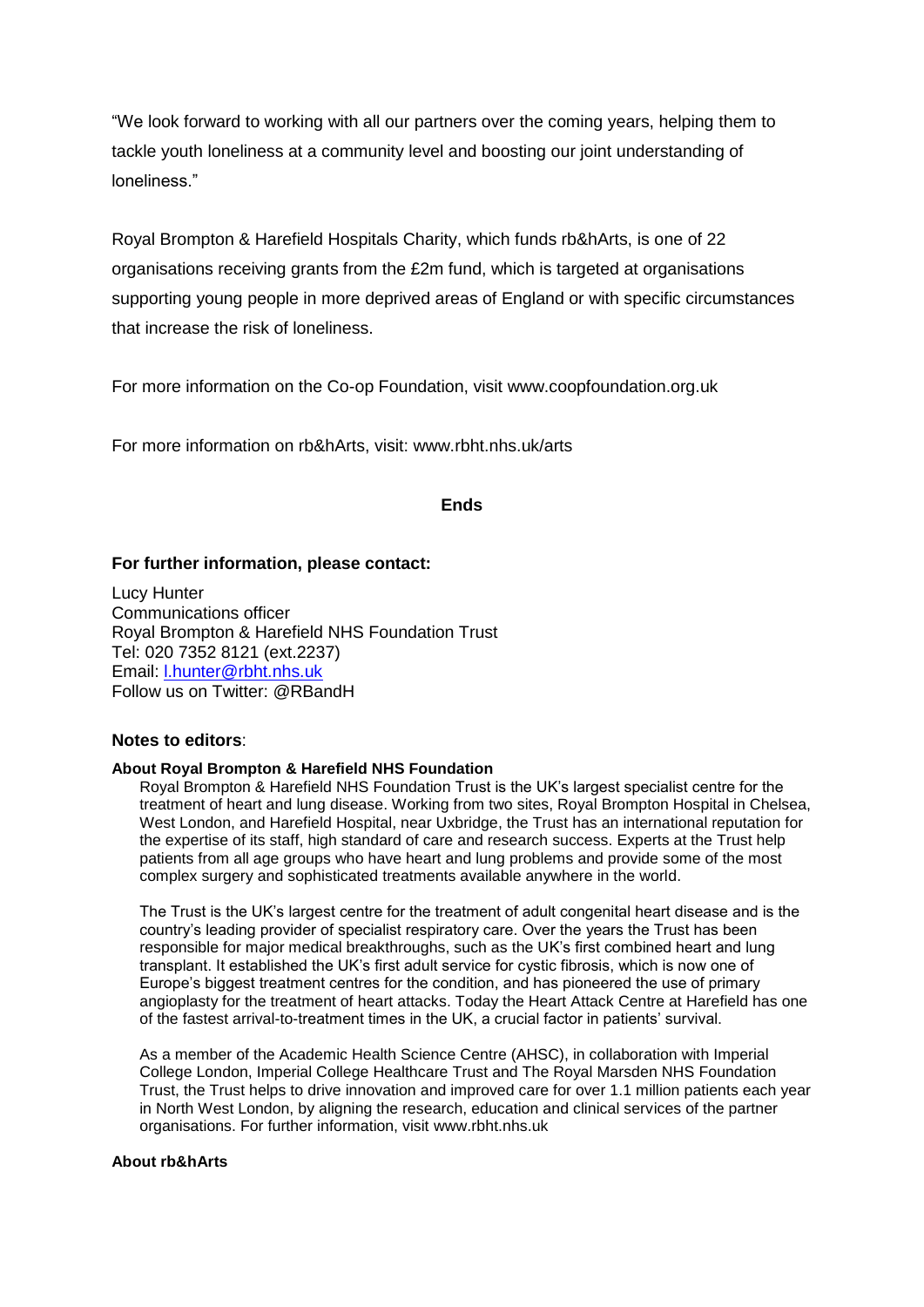rb&hArts delivered through Royal Brompton & Harefield Hospitals Charity is the Trust's dedicated arts department, manages a programme of activities and commissions to enhance the Patient Experience and promote wellbeing through the arts for patients, their families, staff and the local community. rb&hArts has been developing a number of innovative singing for health programme supporting patients while in care and outpatients.

- Singing for Breathing started in 2008 and is the longest running British Lung Foundation accredited singing for lung health group. It offers physical warms ups, vocal coaching, breath management techniques and peer-support as well as group singing for people with Chronic Obstructive Pulmonary Disease . It aims to offer an inclusive and fun approach to improved self-managed for people with long-term conditions.
- Vocal Beats supports young patients on Rose Ward, the Paediatric ward of Royal Brompton Hospital and adults (17 to 25) in Harefield Hospital with personalised creative music making and beat boxing sessions. Vocal Beats was recently featured in the BBC Celebrity Bargain Hunt.

# **[www.rbht.nhs.uk/arts](http://www.rbht.nhs.uk/arts) #RBHARTS**

# **About the Building Connections Fund Youth strand**

- 22 projects have received funding from the Building Connections Fund Youth strand a partnership between government and the Co-op Foundation.
- Funding of up to £80,000, to be spent by March 2021, was available for projects that supported any groups of young people within the most deprived 30% areas of England or that mainly benefited young people with any one or more of the following circumstances:
	- o Being a carer
	- o Being unemployed or precariously employed
	- o Experiencing bereavement
	- o Having a disability or long-term health condition

j.

o Having been in the care system**.**

## **About Co-op Foundation**

- Co-op Foundation is the Co-op's charity, set up to help communities UK-wide work together to make things better.
- Co-op Foundation is the leading funder of projects tackling youth loneliness in the UK. Its 'Belong' programme aims to connect and empower at least 5,000 young people while also strengthening youth services and tackling stigma associated with loneliness.
- The Foundation also provides interest-free loans and grants to eligible organisations looking to grow sustainably-funded community spaces.
- Co-op Foundation is a working name of Co-operative Community Investment Foundation, a charity registered in England and Wales (1093028) and Scotland (SC048102).
- [www.coopfoundation.org.uk](http://www.coopfoundation.org.uk/)